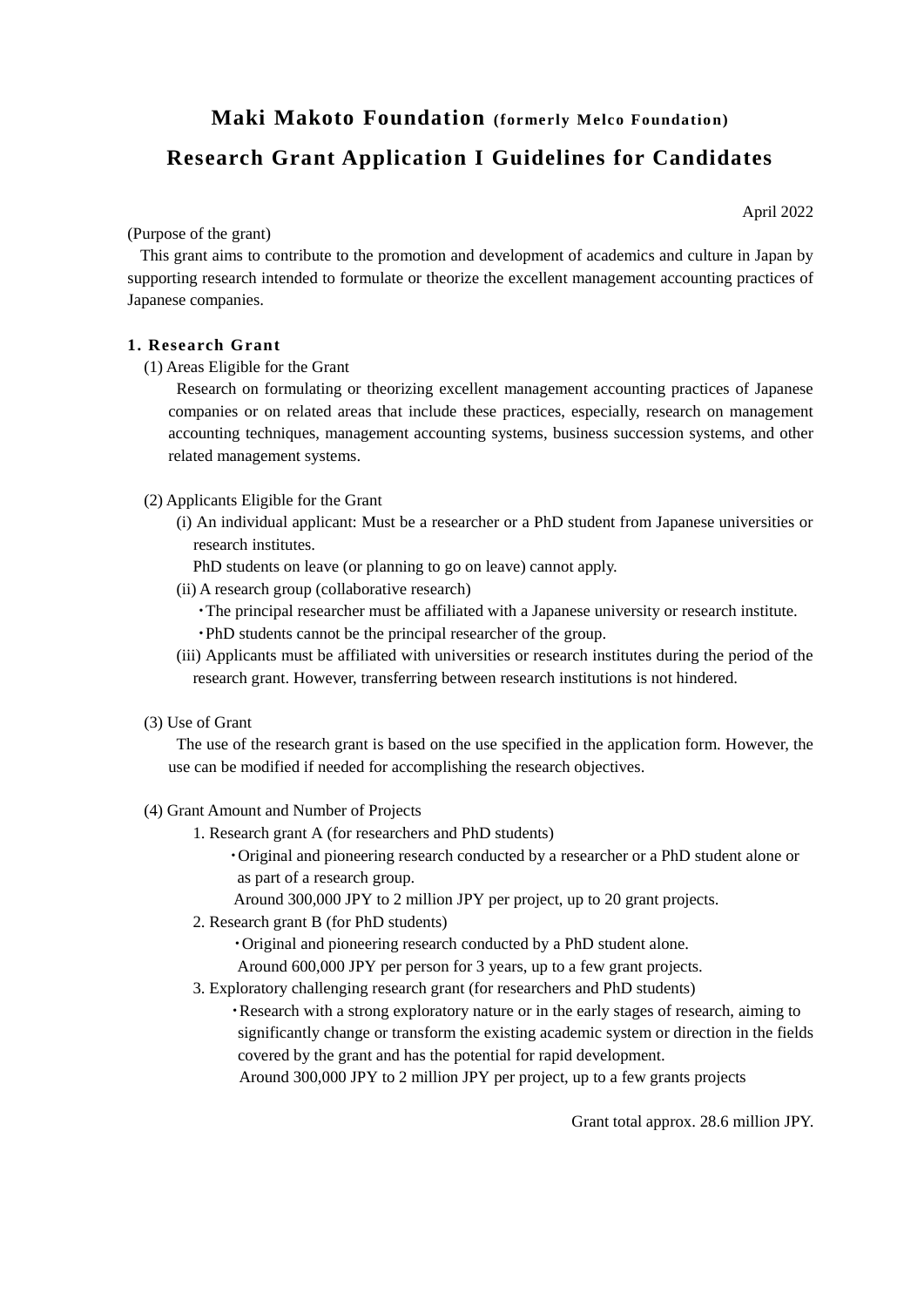#### (5) Period of Research Grant

- 1. Research grant A: One year per project (July 1, 2022 June 30, 2023)
	- 2-year research projects may also be exceptionally accepted. In such cases, the lump sum of grant for a 2-year project
		- (July 1, 2022 June 30, 2024) will be awarded in the first year.
	- 2. Research grant B: Three years per project (July 1, 2022 June 30, 2025) Amount of approved grant will be awarded annually for 3 years.
	- 3. Exploratory challenging research grant: One year per project (July 1, 2022 June 30, 2023) 2-year research projects may also be exceptionally accepted. In such cases, the lump sum of grant for a 2-year project (July 1, 2022 to June 30, 2024) will be awarded in the first year.

## (6) Recommender

A recommender shall be a representative, a dean, a director, or their equivalent from the university or research institution with which the applicants are affiliated. Please include the necessary information in the prescribed form of a letter of recommendation and submit one copy. An additional recommendation from an academic advisor is required for PhD students.

#### (7) Report Duties of Grantees

Grantees of this fiscal year must submit a research grant report within 3 months (end of September) after the termination of the research grant period. If the research grant period lasts longer than 2 years, a research grant midterm report must be submitted within 3 months after the end of every year since the beginning of the research. Additionally, a research grant report must be submitted by the end of September of the year following the termination of the research grant.

#### (8) Duties for Research Paper Submission

Grantees must write a paper on the research achievements and submit it to the head office of the Foundation within 6 months (by the end of December) after the termination of the research grant period. The submitted paper will undergo the prescribed review process of "Melco Journal of Management Accounting Research."

#### (9) Application Documents

- ・The research grant application form (Research-1) (one copy: double -sided printings are accepted for mailed applications)
- A letter of recommendation for the research grant candidate (Research -2a)  $\frac{1}{1}$ (1) copy)
- ・Major articles or books that were recently published and related to the research (up to three, one copy each)  $2$
- \*Regarding documents requiring a seal other than that of the principal researcher, such as recommendation forms:
	- If it is difficult to affix the seal, please prepare a copy of the e-mail showing an approval in place of the seal. In such cases, a seal is not required.

<sup>1</sup>For PhD applicants, the submission of a letter of recommendation for the research grant (Research-2b) is also required.

<sup>2</sup>For books, either the actual copies or photocopies are accepted. For articles, either offprints or photocopies are accepted. (Double-sided printings or photocopies are accepted for mailed applications.)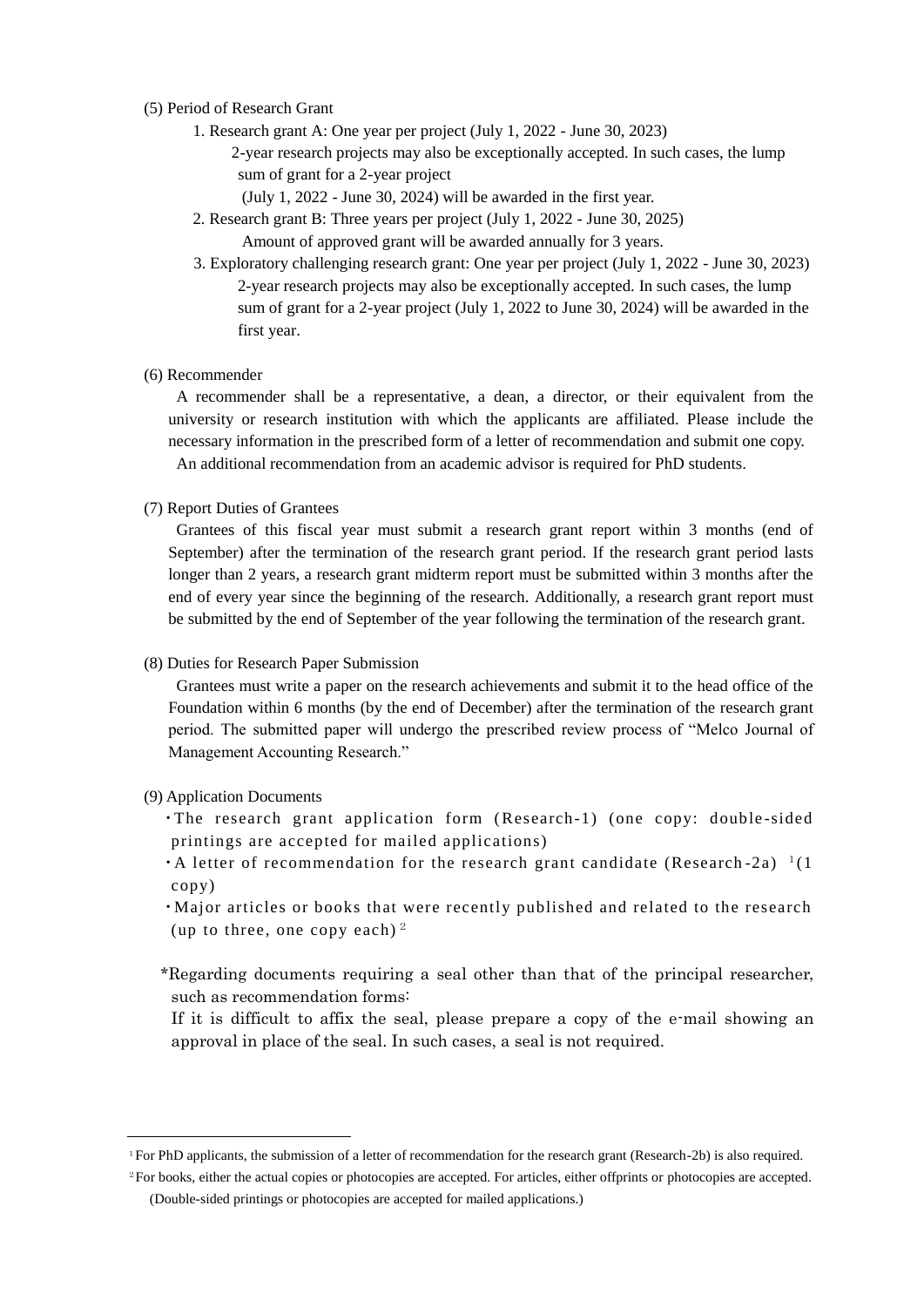## **2. Grant for International Research Exchange**

- (1) Grant Eligibility
	- An international research exchange promoting research in management accounting and conforming to any of the items below
	- (i) Dispatch of postgraduate students to conferences: Dispatch of MA and PhD students to conferences held overseas.(maximum of 4 solicitations per year)
	- (ii) Dispatch for presentations at conferences: Dispatch to conferences or workshops held overseas (including those for PhD students and young researchers) (maximum of 4 solicitations per year)
	- (iii) Dispatch for workshop reports: Dispatch to "Workshop for Qualitative Research" organized by the Foundation(scheduled to be held in late August 2022).
	- (iv) Short-term dispatch: Dispatch to overseas universities and other research institutes.
	- (v) Medium-term dispatch: Dispatch to overseas universities and other research institutes.
	- (vi) Invitation: Invitation of excellent researchers based in overseas research institutions to Japan.

## **\*Invitations for dispatch of postgraduate students to conferences, presentation for conferences, and workshop reports, including those conducted remotely.**

(2) Applicants Eligible for the Grant

An applicant must be scheduled to depart or be invited between July 1, 2022 and June 30, 2023, and must conform to any of the following:

- (i) A researcher or a postgraduate student affiliated with Japanese universities or research institutes. Postgraduate students cannot apply for the invitation.
- (ii) An applicant who has adequate language skills to conduct the international research exchange.
- (iii) In the case of (1)-(i) above, eligibility is limited to postgraduate students enrolled in Japanese graduate schools.
- (iv) In the case of (1)-(ii) above, an applicant must be presenting the research by themselves at the overseas conference.
- (v) In the case of (1)-(iii) above, an applicant who will participate in the "Workshop for Qualitative Research" organized by the Foundation must present the report by themselves.
- (3) Grant Amount and Number of Projects
	- (i) Dispatch of postgraduate students to conferences (within 1 week): Around 200,000 JPY per project, up to 5 grant projects.
	- (ii) Dispatch for presentations at conferences (within 1 week): around 300,000 JPY per project, up to 4 grant projects. <sup>3</sup>
	- (iii) Dispatch for workshop reports: around 400,000 JPY per project, up to a few grant projects.<sup>3</sup>
	- (iv) Short-term dispatch (within 3 months): up to 500,000 JPY per project, up to a few grant projects.
	- (v) Medium-term dispatch(within 4 to 24 months): up to 100,000 JPY per month per project, up to a few grant projects.(The lump sum of the grant for the whole dispatched months will be awarded before the first month of dispatch.)
	- (vi) Invitation: up to 500,000 JPY per project, up to a few grant projects.
	- (vii) The total grant amount will be approximately 6 million JPY, including travel expenses (round trip) and a portion of the living expenses, in addition to research-related expenses.

 $\overline{a}$ 

<sup>3</sup>In the case of joint research, only one representative will be dispatched.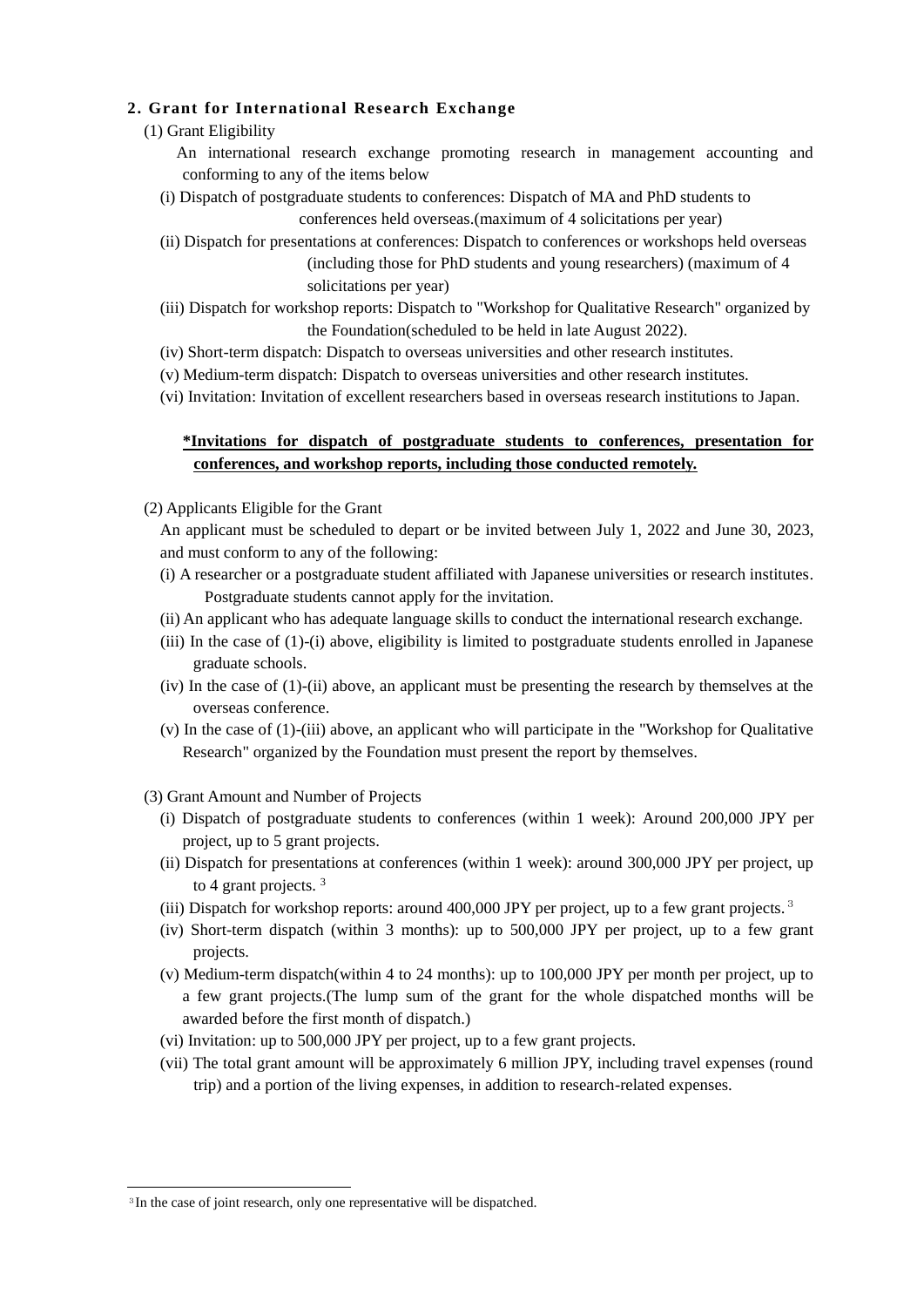### (4) Recommender

A recommender shall be a representative, a dean, a director, or their equivalent from the university or research institution with which the applicants are affiliated. Please include the necessary information in the prescribed form of a letter of recommendation and submit one copy.

An additional recommendation from an academic advisor is required for PhD students.

#### (5) Report Duties of Grant Recipients

- (i) Grantees of the international research exchange must submit a report on the international research exchanges grant within 3 months after the termination of the period of the international research exchange. (In the case of invitations, a seminar program, an invitation card, a photo of the venue, and a list of participants of the seminar held as an international research exchange activity must be submitted along with the report on the international research exchange grant).
- (ii) In the case of (1)-(i) "Dispatch of postgraduate students to conferences" mentioned above, a conference program, an invitation card, a photo of the venue, reports obtained, and other documents must be attached to the report on the international research exchange grant and submitted to the head office of the Foundation within 3 months after returning to Japan.
- (iii) In the case of (1)-(ii) "Dispatch for presentation at conferences," (1)-(iii) "Dispatch for workshop reports," and (1)-(iv) "Short-term dispatch" mentioned above, an English manuscript presented at overseas conferences or workshops or the revised version of the said manuscript must be submitted to the head office of the Foundation within 3 months after returning to Japan. The Foundation will undertake prescribed processes including the English language check of the manuscript, then publish it as a discussion paper on the Foundation's website.
- (iv) In the case of  $(1)-(v)$  "Medium-term dispatch" mentioned above, if the dispatch period exceeds 12 months, a research grant midterm report must be submitted to the head office of the Foundation within 3 months after half of the entire period has elapsed. Additionally, within a year of returning to Japan, research achievements must be reported in a paper and then submitted to the head office of the Foundation. The submitted paper will undergo the prescribed review process of the "Melco Journal of Management Accounting Research."

(6) Application Documents

 $\overline{a}$ 

- (i) Dispatch of postgraduate students to conferences
	- ・The grant for international research exchange (for dispatch of MA or PhD students to conferences) application form (International Graduate Students-1; one copy)
	- ・A letter of recommendation for the grant for the international research exchange candidate (International-2a; one copy)
	- ・A letter of recommendation for the grant for the international research exchange candidate (for MA or PhD students) (International-2b; one copy)
	- ・An itinerary, a conference program, and travel expense regulations of the institution (duplicates are accepted.)
- (ii) Dispatch for presentations at conferences  $4$ 
	- ・The grant for international research exchange (dispatch for presentations at conferences) application form (International Conference -1; one copy) In case more than two people presented at the conference, please clarify the division of roles of all participants.

<sup>4</sup>You can still apply even if a presentation at the conference is yet to be confirmed. In such cases, please submit the presentation manuscript in English (one copy) and the conference program at the time of application and submit the certificate permitting presentation at the conference later or as soon as the presentation at the conference is confirmed.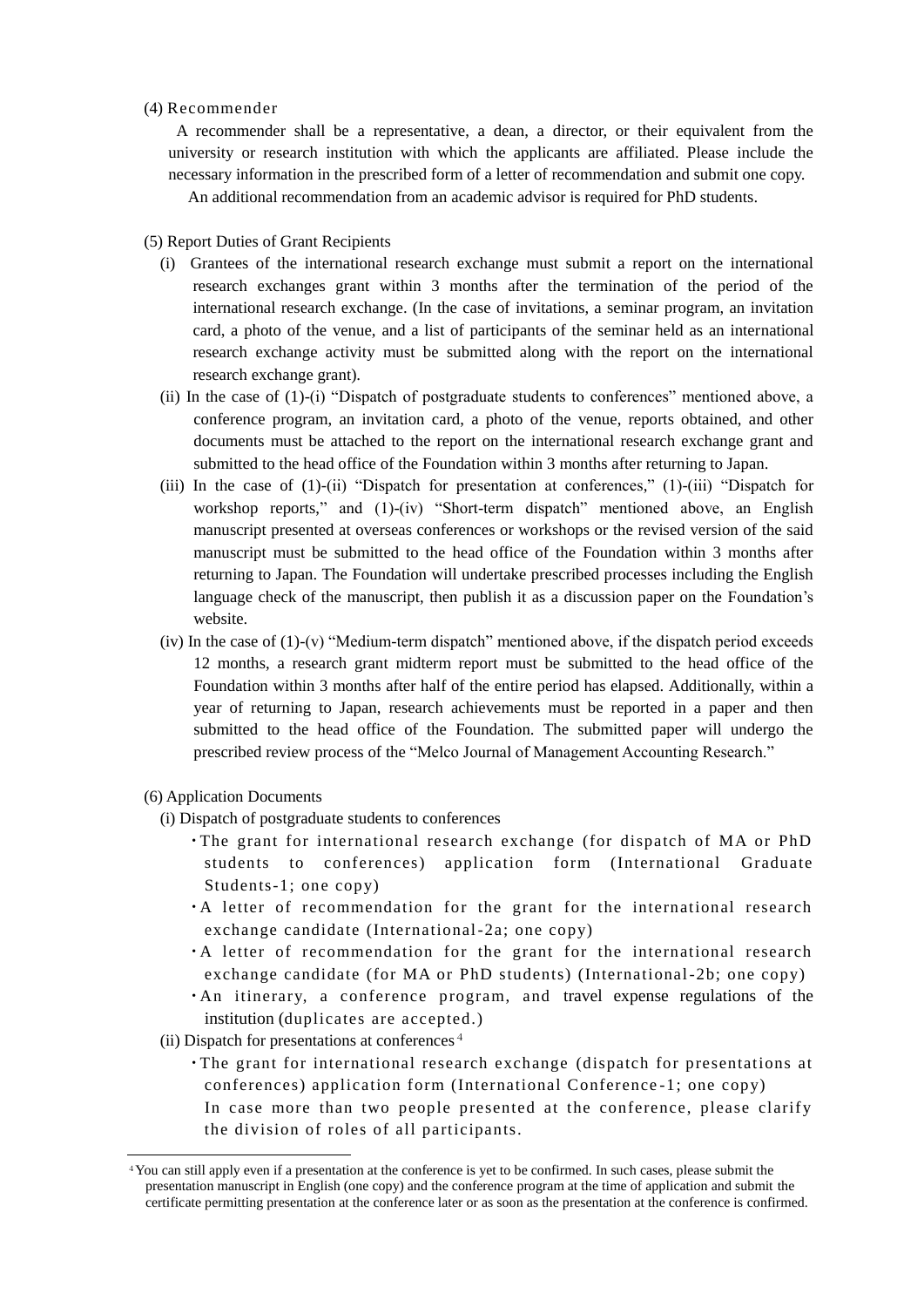- $\cdot$  A letter of recommendation for the grant for the international research exchange candidate (International-2a; one copy)<sup>5</sup>
- ・A certificate authorizing presentation at the conference, a conference program, a presentation manuscript in English, and so on.(One copy each, duplicates are accepted for both.)
- (iii) Dispatch for workshop reports
	- ・The grant for international research exchange (Dispatch for workshop reports) application form (International WS -1; one copy)
	- ・A letter of recommendation for the grant for the international research exchange candidates (International-2a; one copy)  $5$
	- ・The English presentation manuscript that you wish to present at the workshop (Full paper) <sup>6</sup>
- (iv) Short-term dispatch
	- ・The grant for international research exchange (short- and medium-term dispatch) application form (International Short- and Medium-Term-1; one copy)
	- ・A letter of recommendation for the grant for the international research exchange candidates (International-2a; one copy)  $5$
	- ・A letter of acceptance
- (v) Medium-term dispatch
	- ・The grant for international research exchange (short- and medium-term dispatch) application form (International Short- and Medium-Term-1; one copy)
	- ・A letter of recommendation for the grant for the international research exchange candidates (International-2a; one copy)  $5$
	- ・A letter of acceptance
	- (vi) Invitation
		- ・Grant for international research exchange (invitation) application form (International Invitation -1; one copy)
		- ・A letter of recommendation for the grant for the international research exchange candidate (International-2a; one copy)
		- ・ A letter of invitation, and a letter of invitation acceptance (duplicates are accepted for both)

#### \*Addendum

 $\overline{a}$ 

Among the submission documents, all application forms, itineraries, conference programs, travel regulations of the institutions, and English manuscripts can be double-sided printings or photocopies (for mailed applications).

\*Regarding documents requiring a seal other than that of the principal researcher, such as the letter of recommendation:

If it is difficult to affix the seal, please prepare a copy of the e-mail showing an approval in place of the seal. In such cases, a seal is not required.

<sup>5</sup>For postgraduate applicants, the submission of a letter of recommendation for the grant for International research exchange candidate (For MA or PhD students) (International-2b) is also required.

<sup>6</sup>Manuscript to be reported at the "Workshop for Qualitative Research" (scheduled to be held in late August 2022) sponsored by the Foundation.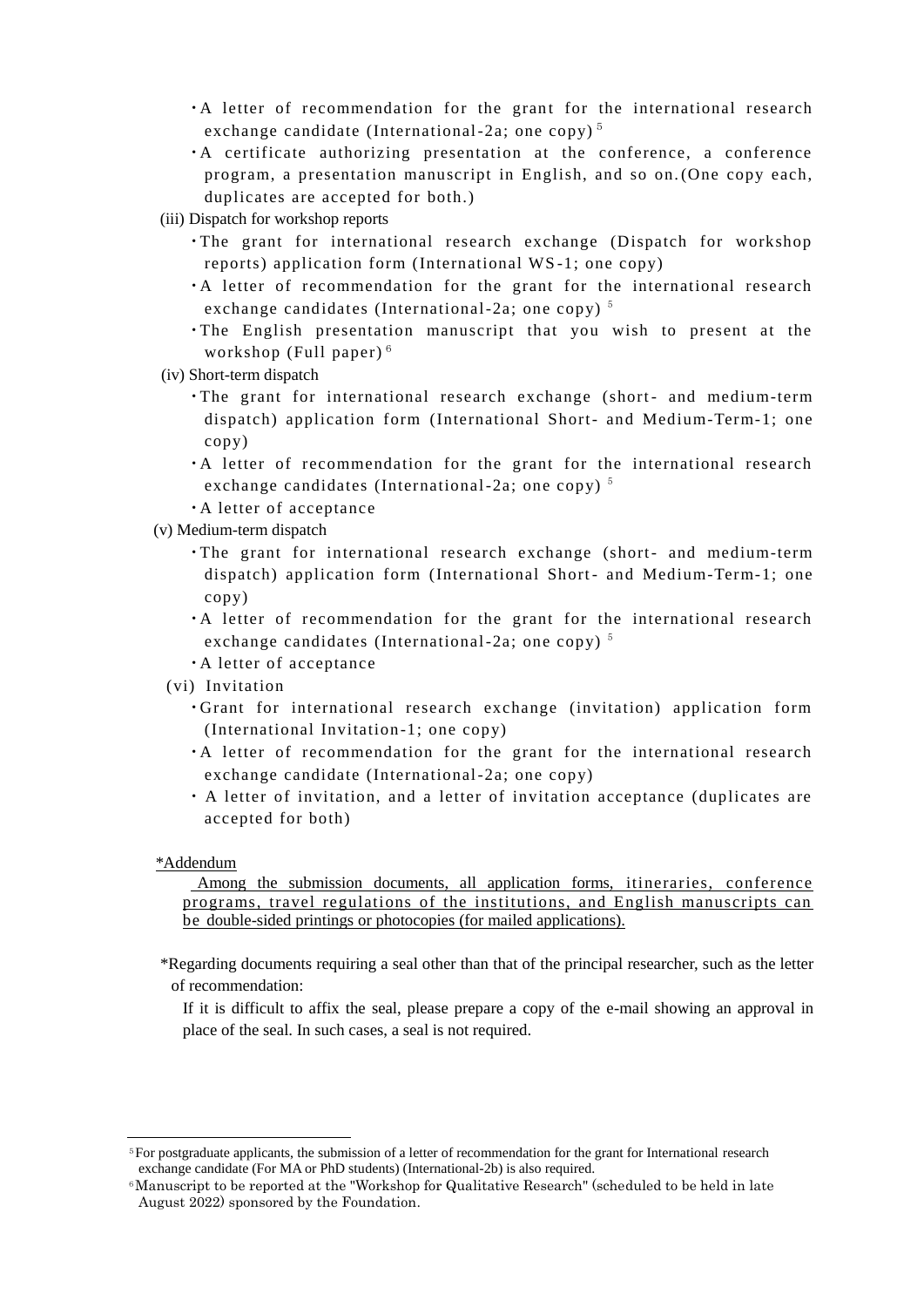## **3. Publication Grant**

## (1) Grant Eligibility

Publications must be about research achievements on management accounting and its related areas. This includes excellent translations.

Generally, approved research achievements will be published by a publisher as part of the research series of the Foundation.

(2) Publications Eligible for the Grant

Limited to those who can have their research achievements published by a publisher designated by the Foundation as part of the Foundation's research series between July 1 and December 31, 2022. The maximum length of the finished publication is 350 pages in A5 format with horizontal writing.

#### (3) Grant Amount and Number of Projects

 Maximum of 1.5 million yen per project, and the total amount shall be within 4.5 million yen, up to a few grant projects.

#### (4) Recommender

A recommender shall be a representative, a dean, a director, or their equivalent from the university or research institution with which the applicants are affiliated. Please include the necessary information in the prescribed form of a letter of recommendation and submit one copy.

#### (5) Report Duties of Grantees

Grantees must submit the published document and the publication grant report within 3 months after publication.

## (6) Application Documents

- ・The publication grant application form (Publication -1; one copy; double-sided printings are accepted for mailed applications.)
- ・A letter of recommendation for the publication grant candidate (Publication-2; one copy)
- ・The final manuscript of the research achievements scheduled for publication (an electronic file created using Word or other Japanese word processors, as well as its PDF version).
- ・Reprinted articles or photocopies of the major relevant research articles written by the applicant (or, in case of a research group, the principal researcher; up to three, one copy each: double-sided printings or photocopies are accepted for mailed applications.)
- \*Regarding documents requiring a seal other than that of the principal researcher, such as the letter of recommendation:

If it is difficult to affix the seal, please prepare a copy of the e-mail showing an approval in place of the seal. In such cases, a seal is not required.

(7) Royalty Management

Royalty management will follow the approaches separately specified.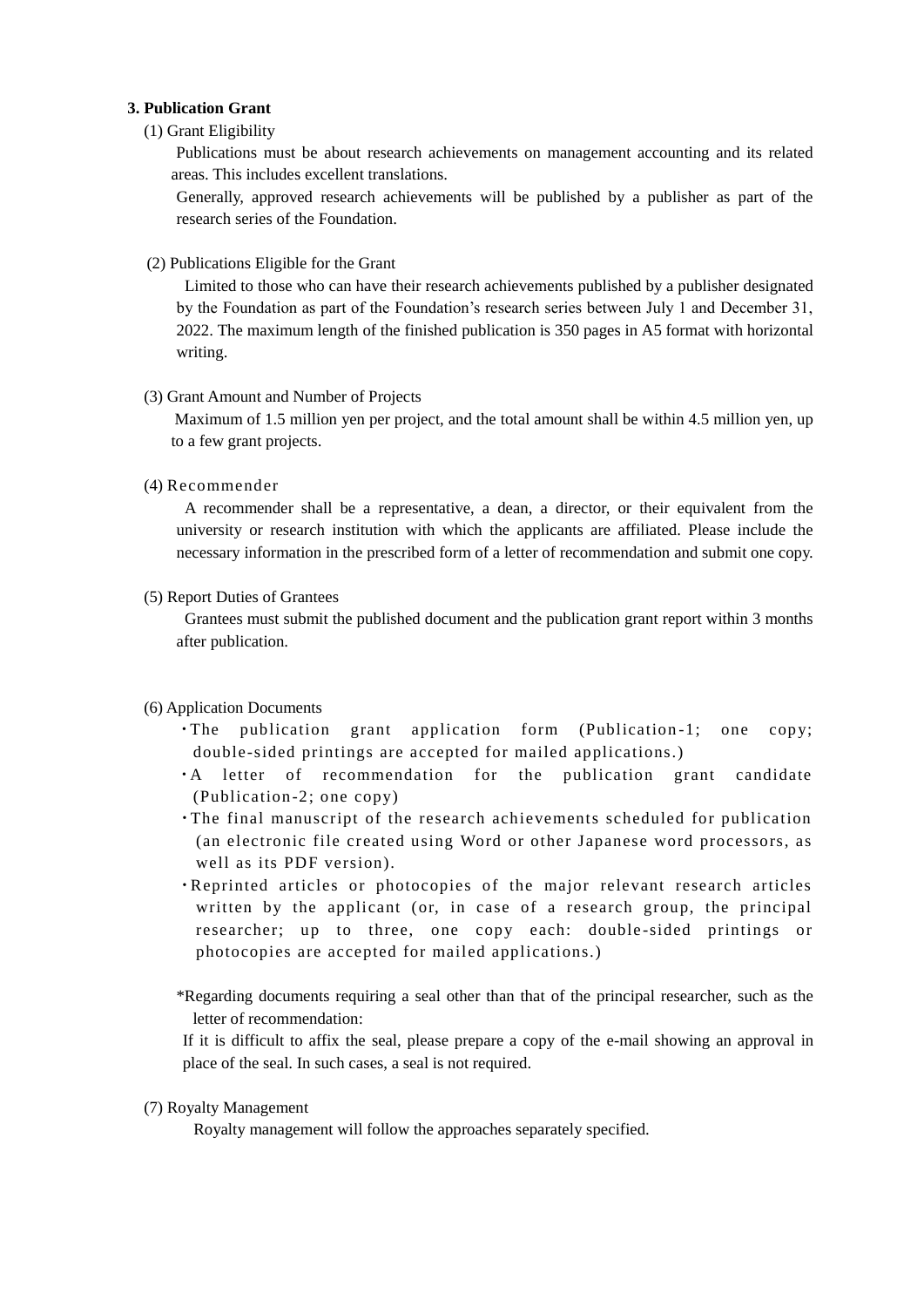## **4. Dual Applications with Other Grants**

Please refrain from applying if you are an individual or a group who is already receiving or is scheduled to receive grants from other foundations or entities on a similar topic.

## **5. Application Deadline**

# **The application must be received by May 6, 2022 (Friday).**

## **6. Selection Process**

After screening by the Selection Committee, the Board of Directors will finalize the decision. (in alphabetical order/titles omitted: as of April 2022)

| Chairman of      |                     |                                                                  |
|------------------|---------------------|------------------------------------------------------------------|
| the Selection    | YOKOTA, Eri         | Professor, Faculty of Business and Commerce, Keio University     |
| Committee        |                     |                                                                  |
| Vice Chairman    | NAKAGAWA,<br>Masaru | Professor, Faculty of Commerce, Doshisha University              |
| of the Selection |                     |                                                                  |
| Committee        |                     |                                                                  |
| <b>Selection</b> | ITO,                | Professor, Faculty of Business Administration, Seikei University |
| Committee        | Katsuhiro           |                                                                  |
| <b>Selection</b> |                     |                                                                  |
| Committee        | TASAKA, Ko          | Professor, Faculty of Commerce, Fukuoka University               |
| <b>Selection</b> | MIYA,               | Professor, Graduate School of Business Administration, Kobe      |
| Committee        | Hiroshi             | University                                                       |

## **7. Grant Approval and Award**

Grant approval is scheduled for finalization in early June 2022. Applicants and recommenders will be notified of the results in writing. Research grant funding will be transferred to the financial institutions appointed by universities or other research institutions.

## **8. Management of Grant Funding**

- (1) As a general rule, the grant funding will be provided as an "accounting-commissioned fund" to the university or other research institution that the grantees are affiliated with.
- (2) The grant funding includes overhead costs incurred at the research institutions.

## **9. Grant Refund**

In case the research, international research exchange, or publication is not carried out as specified in the application forms, or any act against the objectives of the award is performed, the grant funding should be refunded.